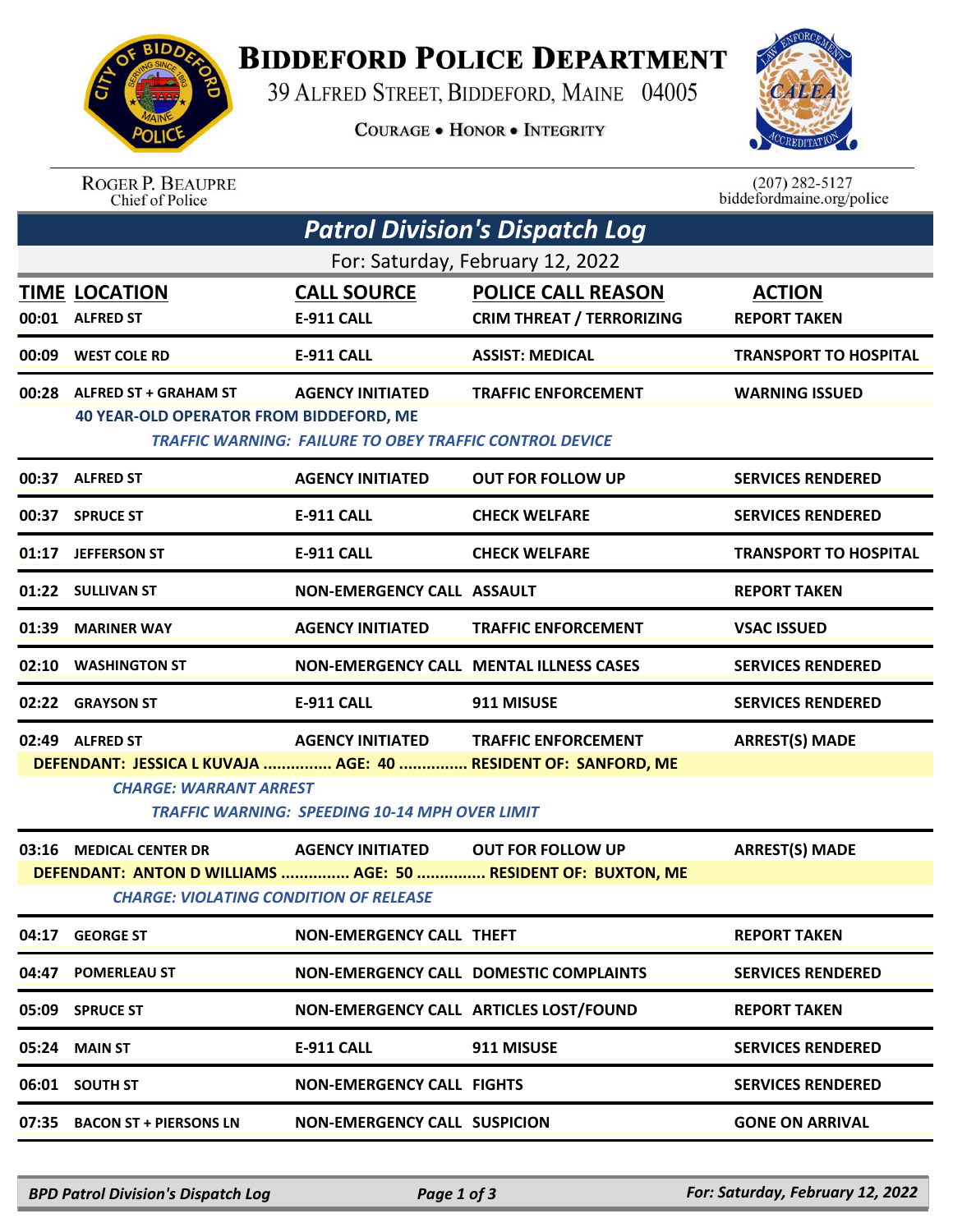|       | <b>TIME LOCATION</b><br>08:20 GOOCH ST                                         | <b>CALL SOURCE</b><br><b>NON-EMERGENCY CALL ALARM - POLICE</b>                    | <b>POLICE CALL REASON</b>                                  | <b>ACTION</b><br><b>FALSE ALARM</b> |
|-------|--------------------------------------------------------------------------------|-----------------------------------------------------------------------------------|------------------------------------------------------------|-------------------------------------|
| 09:46 | <b>LINCOLN ST</b>                                                              | <b>NON-EMERGENCY CALL SUSPICION</b>                                               |                                                            | <b>SERVICES RENDERED</b>            |
|       | 09:50 POOL ST + ALFRED ST                                                      | <b>WALK-IN AT STATION</b>                                                         | <b>HARASSMENT</b>                                          | <b>SERVICES RENDERED</b>            |
| 10:17 | <b>MAIN ST + FRANKLIN ST</b>                                                   | <b>E-911 CALL</b>                                                                 | <b>VEHICLE CRASH - POLICE ONLY</b>                         | <b>STATE FORM TAKEN</b>             |
|       | 10:33 ALFRED ST                                                                | <b>WALK-IN AT STATION</b>                                                         | <b>VEHICLE CRASH - POLICE ONLY</b>                         | <b>SERVICES RENDERED</b>            |
| 10:59 | <b>JEFFERSON ST</b>                                                            |                                                                                   | NON-EMERGENCY CALL VEHICLE CRASH - POLICE ONLY             | <b>REPORT TAKEN</b>                 |
|       | 12:32 ELM ST                                                                   | <b>NON-EMERGENCY CALL THEFT</b>                                                   |                                                            | <b>REPORT TAKEN</b>                 |
|       | 12:37 ALFRED ST + BIRCH ST                                                     | <b>E-911 CALL</b>                                                                 | <b>ASSIST: VEHICLE CRASH - FIRE / EMS STATE FORM TAKEN</b> |                                     |
|       | 13:00 ALFRED ST                                                                | <b>WALK-IN AT STATION</b>                                                         | <b>VEHICLE CRASH - POLICE ONLY</b>                         | <b>SERVICES RENDERED</b>            |
|       | 13:28 ALFRED ST                                                                | <b>AGENCY INITIATED</b>                                                           | <b>OUT FOR FOLLOW UP</b>                                   | <b>NEGATIVE CONTACT</b>             |
|       | 13:36 SOUTH ST                                                                 | <b>NON-EMERGENCY CALL CRIMINAL MISCHIEF</b>                                       |                                                            | <b>REPORT TAKEN</b>                 |
|       | 14:01 PEARL ST                                                                 | E-911 CALL                                                                        | 911 MISUSE                                                 | <b>NEGATIVE CONTACT</b>             |
|       | 14:15 STATE ST                                                                 | <b>AGENCY INITIATED</b>                                                           | <b>OUT FOR FOLLOW UP</b>                                   | <b>SERVICES RENDERED</b>            |
| 14:15 | <b>ANGEL LN</b>                                                                | <b>NON-EMERGENCY CALL SEX OFFENSES</b>                                            |                                                            | <b>REPORT TAKEN</b>                 |
|       | 14:35 HIGH ST                                                                  | <b>E-911 CALL</b>                                                                 | 911 MISUSE                                                 | <b>NO ACTION REQUIRED</b>           |
|       | <b>15:00 MAIN ST</b>                                                           |                                                                                   | NON-EMERGENCY CALL VEHICLE CRASH - POLICE ONLY             | <b>STATE FORM TAKEN</b>             |
|       | 15:04 ALFRED ST                                                                | <b>NON-EMERGENCY CALL ASSAULT</b>                                                 |                                                            | <b>REPORT TAKEN</b>                 |
|       | 15:26 WASHINGTON ST                                                            | <b>NON-EMERGENCY CALL ROAD HAZARD</b>                                             |                                                            | <b>NO VIOLATION</b>                 |
|       | 15:53 SOUTH ST + WESTMORE AVE<br>54 YEAR-OLD OPERATOR FROM NORTH WATERBORO, ME | <b>AGENCY INITIATED</b><br><b>TRAFFIC CITATION: SPEEDING 15-19 MPH OVER LIMIT</b> | <b>TRAFFIC ENFORCEMENT</b>                                 | <b>VSAC ISSUED</b>                  |
| 16:05 | <b>SOUTH ST + MAPLEWOOD AVE</b>                                                | <b>RADIO</b>                                                                      | <b>TRAFFIC DETAIL</b>                                      | <b>SERVICES RENDERED</b>            |
| 16:07 | <b>BUZZELL RD</b>                                                              | <b>NON-EMERGENCY CALL ROAD HAZARD</b>                                             |                                                            | <b>REMOVED HAZARD</b>               |
|       | 16:08 SOUTH ST + MAPLEWOOD AVE<br>21 YEAR-OLD OPERATOR FROM BIDDEFORD, ME      | <b>AGENCY INITIATED</b><br><b>TRAFFIC WARNING: SPEEDING 10-14 MPH OVER LIMIT</b>  | <b>TRAFFIC ENFORCEMENT</b>                                 | <b>WARNING ISSUED</b>               |
| 16:12 | <b>WASHINGTON ST</b>                                                           | <b>NON-EMERGENCY CALL OUT FOR FOLLOW UP</b>                                       |                                                            | <b>NO VIOLATION</b>                 |
|       | 16:45 CLEAVES ST                                                               | <b>AGENCY INITIATED</b>                                                           | <b>PAPERWORK</b>                                           | <b>NEGATIVE CONTACT</b>             |
|       | 17:11 HILL ST + BIRCH ST                                                       | <b>WALK-IN AT STATION</b>                                                         | <b>ASSAULT</b>                                             | <b>REPORT TAKEN</b>                 |
|       | 17:12 BOULDER WAY                                                              | <b>WALK-IN AT STATION</b>                                                         | <b>HARASSMENT</b>                                          | <b>SERVICES RENDERED</b>            |
|       | 17:45 PRISCILLA AVE                                                            | <b>AGENCY INITIATED</b>                                                           | <b>COMMUNITY ENGAGEMENT</b>                                | <b>SERVICES RENDERED</b>            |

*BPD Patrol Division's Dispatch Log Page 2 of 3 For: Saturday, February 12, 2022*